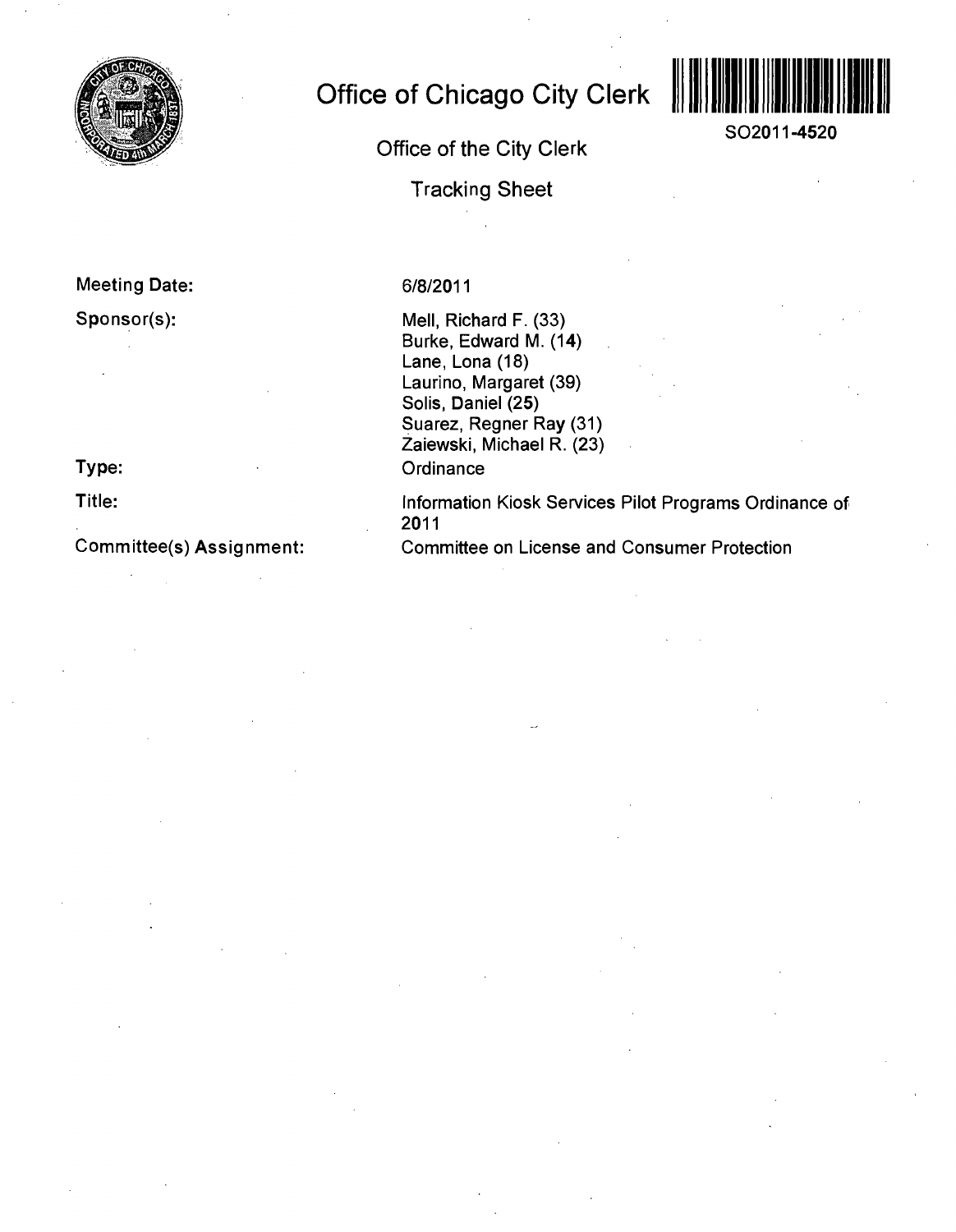### **SUBSTITUTE ORDINANCE**

#### BE IT ORDAINED BY THE CITY COUNCIL OF THE CITY OF CHICAGO:

SECTION 1. This ordinance shall be known and may be cited as the "Information Kiosk Services Pilot Programs Ordinance of 2011." The pilot programs shall start on the effective date of this Ordinance and end at the termination of a contract authorized herein, upon breach of a contract authorized herein by smartTECHS.net, or on December 31, 2013, whichever comes first.

(a) For purposes of this ordinance, the following definitions apply:

"Airports" means Chicago Midway Intemational Airport and Chicago O'Hare Intemational Airport.

"Public Ways" has the same meaning ascribed to that term in section 1-4-090.

"City" means the City of Chicago,

 $\label{eq:2} \mathbb{E} \left[ \mathbb{E} \left[ \mathbf{z} \right] \right] \mathbf{z} = \mathbb{E} \left[ \mathbf{z} \right] \mathbf{z} = \mathbb{E} \left[ \mathbf{z} \right]$ 

"Consumer" means a member of the general public that uses the services of a smartKIOSK installed at the airports or on a sidewalk.

"Information kiosk" means a kiosk that offers the public on-demand access to city and private sector information and services.

"Sidewalk" has the same meaning ascribed to that term in section 9-4-010.

"smartKIOSK" means an information kiosk that is owned and operated by smartTECHS.net.

"smartTECHS.net" is an Illinois corporation, located at 1727 South Indiana, Chicago, Illinois.

(b) Notwithstanding any other provision of the municipal code to the contrary, the commissioner of aviation is authorized to implement a pilot program for the installation, operation, and maintenance of smartKIOSKs at the airports, consistent with the provisions of this ordinance.

Notwithstanding any other provision of the municipal code to the contrary, the commissioner of transportation is authorized to implement a pilot program for the installation, operation and maintenance of smartKIOSKs on sidewalks, consistent with the provisions of this ordinance.

(c) The general terms for the pilot programs shall be as follows:

(1) smartTECHS.net, at its own expense, shall have the sole responsibility for the installation, operation and maintenance of the smartKIOSKs.

(2) smartTECHS.net shall-install the smartKIOSKs at the airports only in locations and numbers determined by the commissioner of aviation, and only at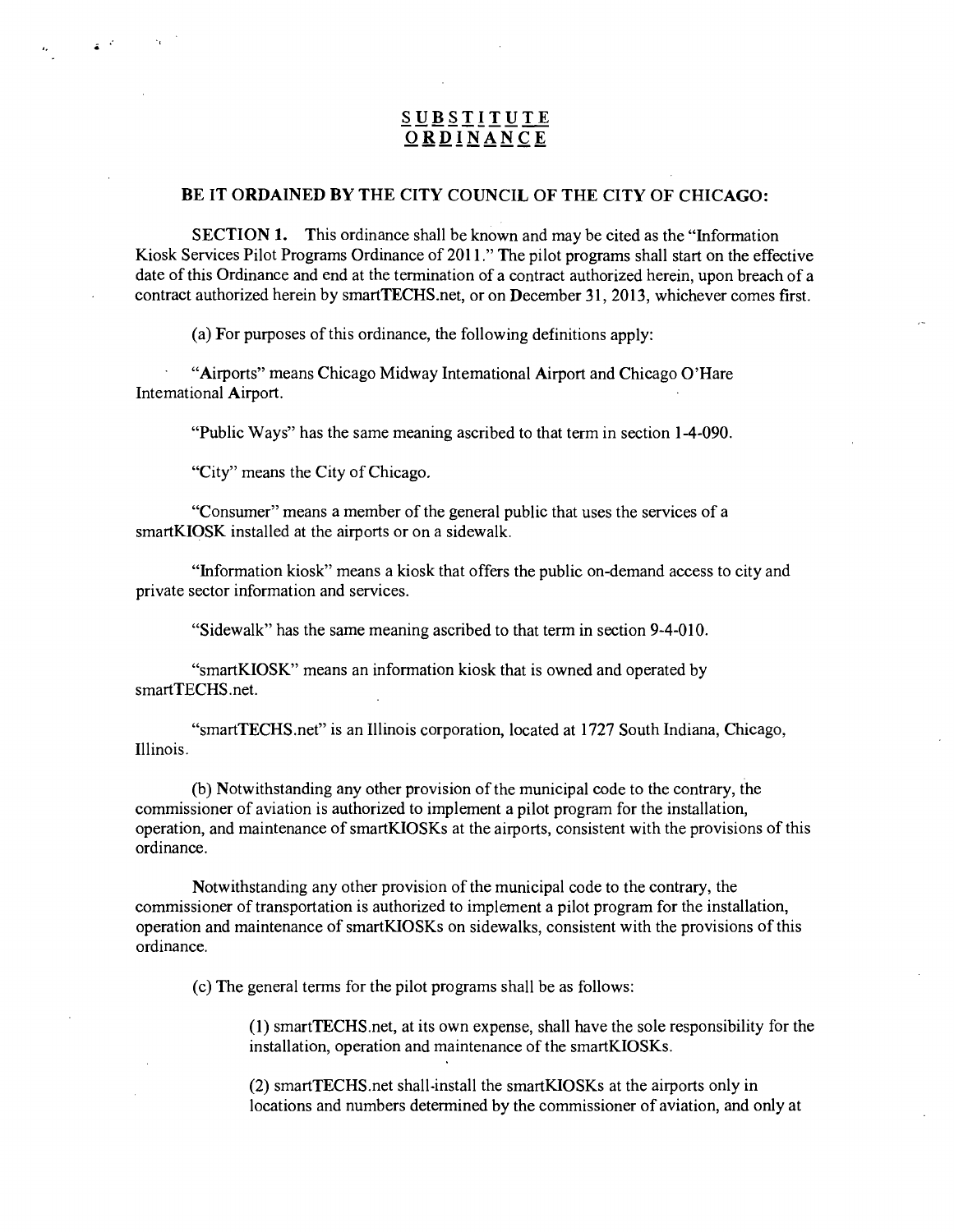locations and numbers on the sidewalk as determined by the commissioner of transportation.

(3) At the request of the commissioner of aviation, with 90-day notice, smartTECHS.net, at its own expense, shall remove or relocate a smartKIOSK located at the airports.

> At the request of the commissioner of transportation, with 90-days notice, smartTECHS.net, at its own expense, shall remove, or relocate a smartKIOSK located on a sidewalk.

(3) smartTECHS.net shall pay the city the greater of \$10,000 per month, or 10% ofthe gross monthly revenue generated by the smartKIOSKs; provided that the revenues generated by the pilot program for smartKIOSKs located at the airports shall be airport revenues and shall be prorated between Chicago Midway Intemational Airport and Chicago O'Hare Intemational Airport based upon the number of smartKIOSKs located at each airport

(4) There shall be no charge to the consumer for use of the smartKIOSKs. The smartKIOSKs will provide the consumer, at a minimum, the following options:

> (i) information regarding the airports, including the location of airline gates, concessions, and airport map;

(ii) city 311 information, city alerts, city events, and other city services; (iii) multiple language translation;

(iv) bus tracker and airline and other transportation information;

(v) coupons, commercials, restaurant and related information; (vi) maps;

(vii) smartPHOTOs; and'

(viii) entertainment information and services.

(ix) 2D/3D ad enclosures

(5) Upon termination of the pilot program, smartTECHS.net will remove, at its own expense, all of the smartKIOSKs.

(6) Any contract entered into with smartTECHS.net pursuant to the pilot program shall terminate 24 months after its execution, upon breach of the contract by smartTECHS.net, or on December 31, 2013, whichever comes first.

(7) smartTECHS.net, at its own expense, shall be responsible for obtaining all necessary permits and licenses required for the installation, operation and maintenance of the smartKIOSKs; provided that any smartKIOSK located on the sidewalk that is authorized by this ordinance shall not require the issuance of a public way use permit pursuant to section 10-28-010.

(8) smartTECHS.net shall be permitted to display advertising on the smartKIOSKs only in compliance with the standards and policy set forth by the commissioner of aviation for advertising at the airports, and with the standards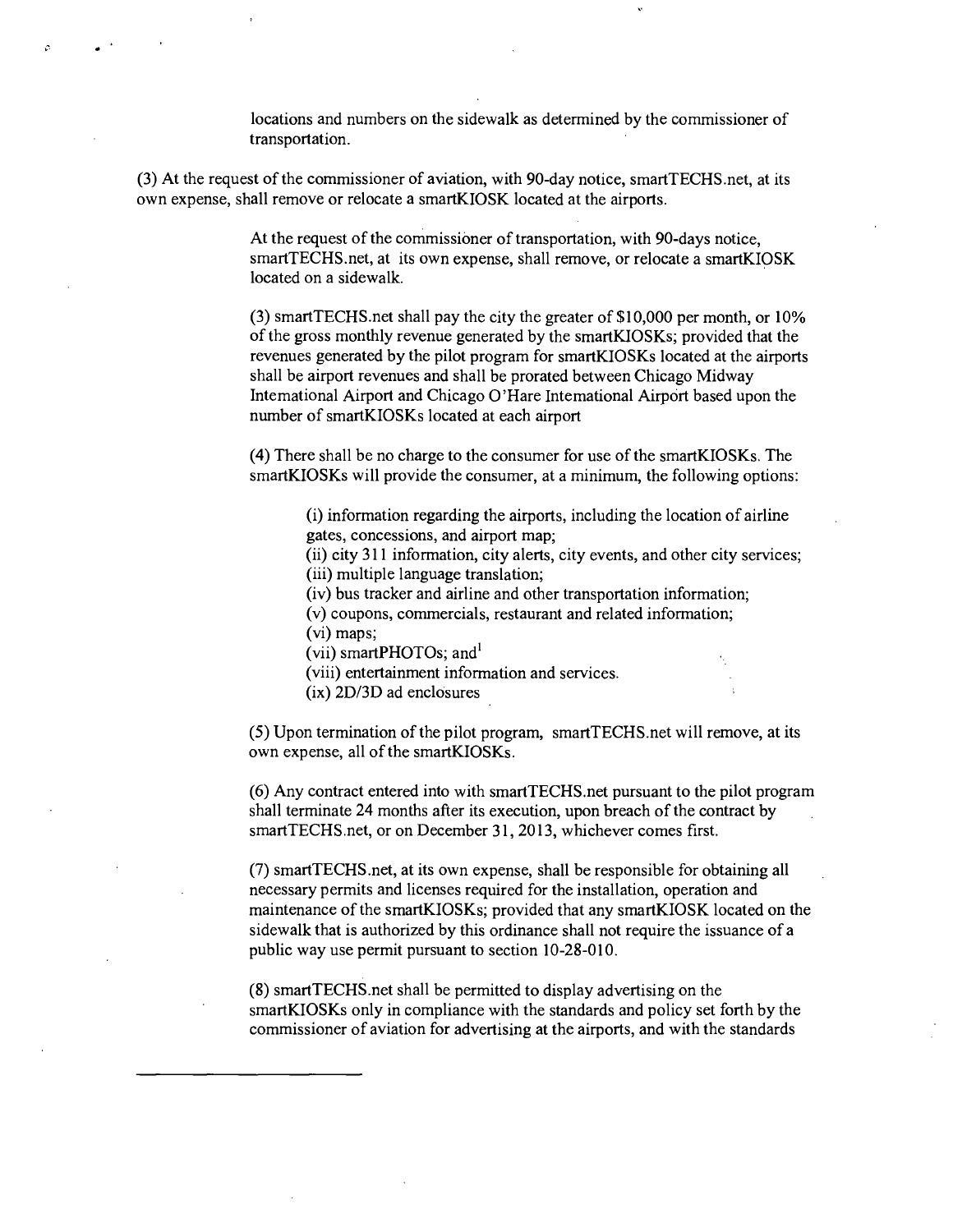and policy set forth by the commissioner of transportation for advertising on the public way. $2$ 

(9) Any contract authorized by this ordinance shall include performance standards applicable to smartTECHS.net, and remedies available to the city and airport for failure of smartTECHS.net to meet those standards. The remedies shall include the termination of the contract.

(10) smartTECHS.net shall not display any information, including the city seal or other city identifying marks, on the smartKIOSKs, or otherwise indicate that the smartKIOSKs are operated or owned by the city.

(11) For the pilot program at the airports, smartTECHS.net shall use a good faith effort to comply with 49 CFR, part 23.

(d) In order to implement the pilot program at the airports, the commissioner of aviation is authorized to negotiate and enter into a contract on behalf of the city with smartTECHS.net, consistent with the terms of this ordinance, for the installation, operation and maintenance of smartKIOSKS at the airports.

In order to implement the pilot program for locations on the sidewalk, the commissioner of transportation is authorized to negotiate and enter into a contract on behalf of the city with smartTECHS.net, consistent with the terms of this ordinance, for the installation, operation and maintenance of smartKIOSKS on the sidewalks.

(e) Any contract entered into pursuant to this ordinance shall be subject to the following:

(1) The contract shall begin upon its execution and terminate 24 months thereafter, upon breach of the contract by smartTECHS.net, or on December 31, 2013, whichever comes first.

(2) The contract shall include the provisions of this ordinance and require that smartTECHS.net agrees:

> (i) for smartKIOSKs installed at the airports, to pay the city the greater of \$10,000 per month, or 10% of the gross monthly revenue generated by such smartKIOSKs. For smartKIOSKS installed on the sidewalks, to pay the city the greater of  $$10,000$  per month, or  $10\%$  of the gross monthly revenue generated by such smartKIOSKS;

> (ii) to make available for inspection and audit all books and records requested by the commissioner of aviation for the smartKIOSKS located at the airports, and to make available for inspection and audit all books and records requested by the commissioner of transportation for the pilot program for smartKIOSKs located on the sidewalk;

(iii) to obtain all necessary permits and licenses required for the installation, operation and maintenance of the smartKIOSKs;